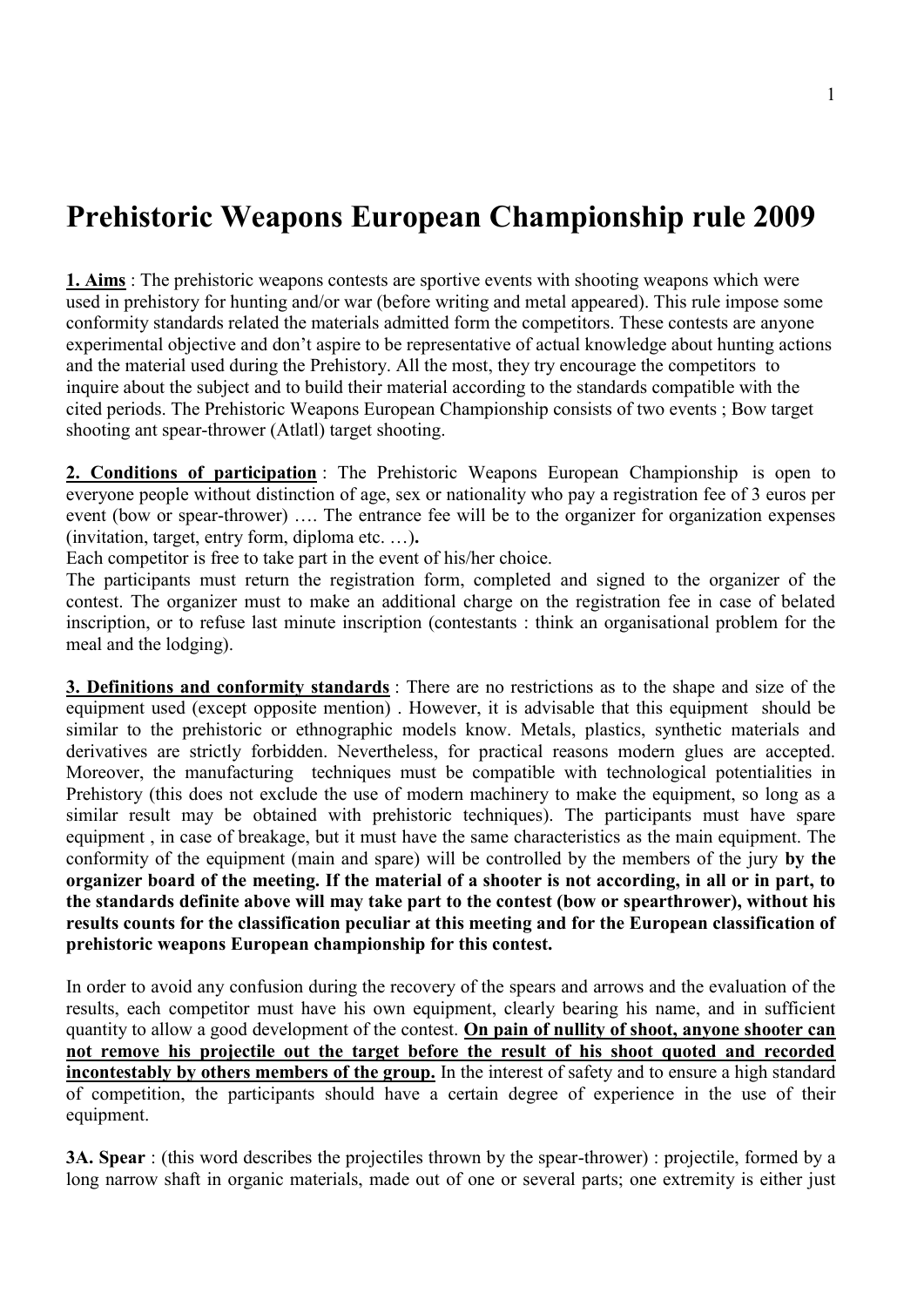sharpened or is formed by a point in hard organic or stone material. This projectile may be fitted with fletching in natural feathers.

**3B. Spear-thrower** : weapon made to throw projectiles such as spears; it is made of a stick or a small plank, of variable section, in organic material, ending on the distal side by a support (hook, spur or "cul-de-sac") onto which the base of the spear's shaft is seated, and presenting on the proximal end a part which is more or less fitted for holding. The support device can be carved from the block or added on, in which case it must be stuck with glues and-or bindings in natural materials which could have been used in Prehistory.

**3C. Bow** : weapon mad to shoot arrows; it is made out one or several parts of different nature or not (composite bows) **to the exclusion of stripped-glued "all wood bows",** in organic materials, including a handle and two flexible branches in the extremities of which a groove may be carved. The handle and the extremities can be fitted with organics additions. The bow is strung with a single string tied directly and only to the two extremities and, when in use, is held by one hand on the handle while fingers of the other hand pull, hold and release the string. This string may be made of any number of strands of organic material. No device which may improve the aim is admitted. **Although not attested by the archaeology, the use of a arrow rest is admitted if it is made on naturals materials.**

**3D. Arrow** : projectile which is made of a shaft in hard vegetable material, it can have a slot and fletching in natural feathers, and may or not be fitted with a point in hard organic or stone material.

**4. Organization of the events** : The contest will be taking place around an « hunting run » allowing 10 shooting station to walk 3 time, or 30 shooting station to walk once. Each participant will must walk around the tour once or 3 time (according to the configuration of the run) and he will have right to 1 shooting per target and per run for effect 30 shooting. **The organiser of each contest is free to create the tour chose for himself. He must to respect the number of the shooting station, the size of the targets and the shooting distance.**

**4A.** The location of the shooting point will be materialized by 1 or 3 pegs (if organizer desire modify shooting angle in case of contest with 3 rings) placed at the same distance of the target with a tolerance of 50 cm. In comparison with the values written below. The pegs indicating the shooting points will not higher than 25 cm (out the ground) in order to do not hold up the shooters during theirs movement (especially for the spearthrower). The organizer will watch over the shooting point (be) stand for do not hold up any shooters (left handed or right handed). In order to each shooter have the necessary space for execute his throwing (particularly for the spearthrower) a free space of 1.5 m. behind the peg will be made up. During the throwing, the shooter must have a foot in contact with the shooting point (never before the peg) remain body set back of this.

4B. The shooting will made on targets neutral colour divided in five concentric zones respectively worth form the outside towards the centre : 1, 2, 3, 4 and 5 points. This concentric zones will be decorated by an animal figuration ornate with an animal figuration, presenting the game, with a symbolic value. The centre of each target is clearly indicated by a small disc of contrasting colour. The limits of the concentric zones are indicated bay a simple line. Full surface of the circles of the target will be visible since the shooting point. The organizer will watch over that he has not vegetation or obstacle for disrupt the flight of the projectile within a radius of 2 m. of the target.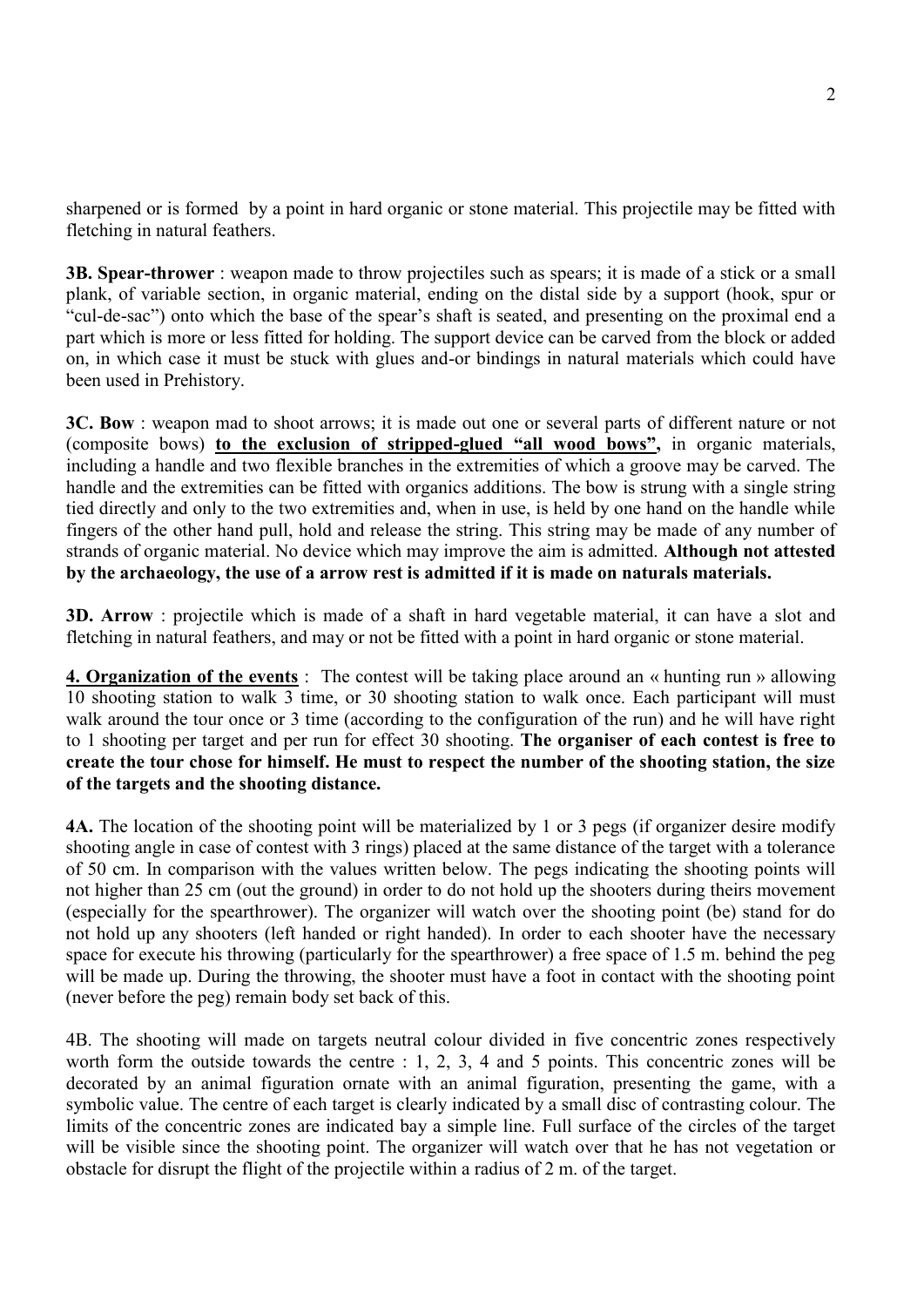|                                      |                               | <b>DIAMETER OF THE CIRCLES ON THE TARGETS</b> |            |            |            |            |
|--------------------------------------|-------------------------------|-----------------------------------------------|------------|------------|------------|------------|
| <b>ADULT</b><br><b>DISTAN</b><br>CE. | Child<br><b>DISTAN</b><br>CЕ. | area 1 PT                                     | area 2 PTS | area 3 PTS | area 4 PTS | area 5 PTS |
| 8 m.                                 | 8 m.                          | 40 cm.                                        | 32 cm.     | 24 cm.     | 16 cm.     | 8 cm.      |
| $10 \text{ m}$ .                     | 9 m.                          | 50 cm.                                        | 40 cm.     | 30 cm.     | 20 cm.     | 10 cm.     |
| $12 \text{ m}$ .                     | 10 m.                         | 60 cm.                                        | 48 cm.     | 36 cm.     | 24 cm.     | 12 cm.     |
| 14 m.                                | 11 m.                         | 70 cm.                                        | 56 cm.     | 42 cm.     | 28 cm.     | 14 cm.     |
| 16 m.                                | 12 m.                         | 80 cm.                                        | 64 cm.     | 48 cm.     | 32 cm.     | 16 cm.     |
| $18m$ .                              | $13 \text{ m}$ .              | 90 cm.                                        | 72 cm.     | 54 cm.     | 36 cm.     | 18 cm.     |
| 20 m.                                | 14 m.                         | $100 \, \text{cm}$ .                          | 80 cm.     | 60 cm.     | 40 cm.     | 20 cm.     |
| 22 m.                                | 15 m.                         | $110 \text{ cm}$ .                            | 88 cm.     | 66 cm.     | 44 cm.     | 22 cm.     |
| 24 m.                                | 16 m.                         | 120 cm.                                       | 96 cm.     | 72 cm.     | 48 cm.     | 24 cm.     |
| 26 m.                                | 17 m.                         | 130 cm.                                       | 104 cm.    | 78 cm.     | 52 cm.     | 26 cm.     |

**4C.** The board below indicate the shooting distances. Children must shoot near a shooting point nearer of the target.:

4D. The score of each competitor for each shooting will write on a specific account sheet. In these account sheet must be specified for each people his name, first name et his category (H (men) or F (women) E (child) or HC (out contest)). All children, they aren't 12 years on the first January of the present year contest in the child category.

Only the projectiles fixed into the target will be considered valid. A hit will touch or cut a line separating two zones will give the higher points.

The rebounds during the flight of the projectile upon any object be consider acceptable. The result for a projectile rebounded will calculate the same manner than for a normal shooting. The contestant from the projectile would cross completely the target without that the result be certain will begin again his shooting.

The score for each event will be calculated as follows :



Example : if a competitor place 20 projectiles on the targets and thus gets a total of 90 points, he will the following score :



**5. Security on the circuit** : Organizer must arrange his run for the most total safety for contestants and spectators. Contestants will must vigilant. If it is the least doubt, contestant abstain from to shoot !.